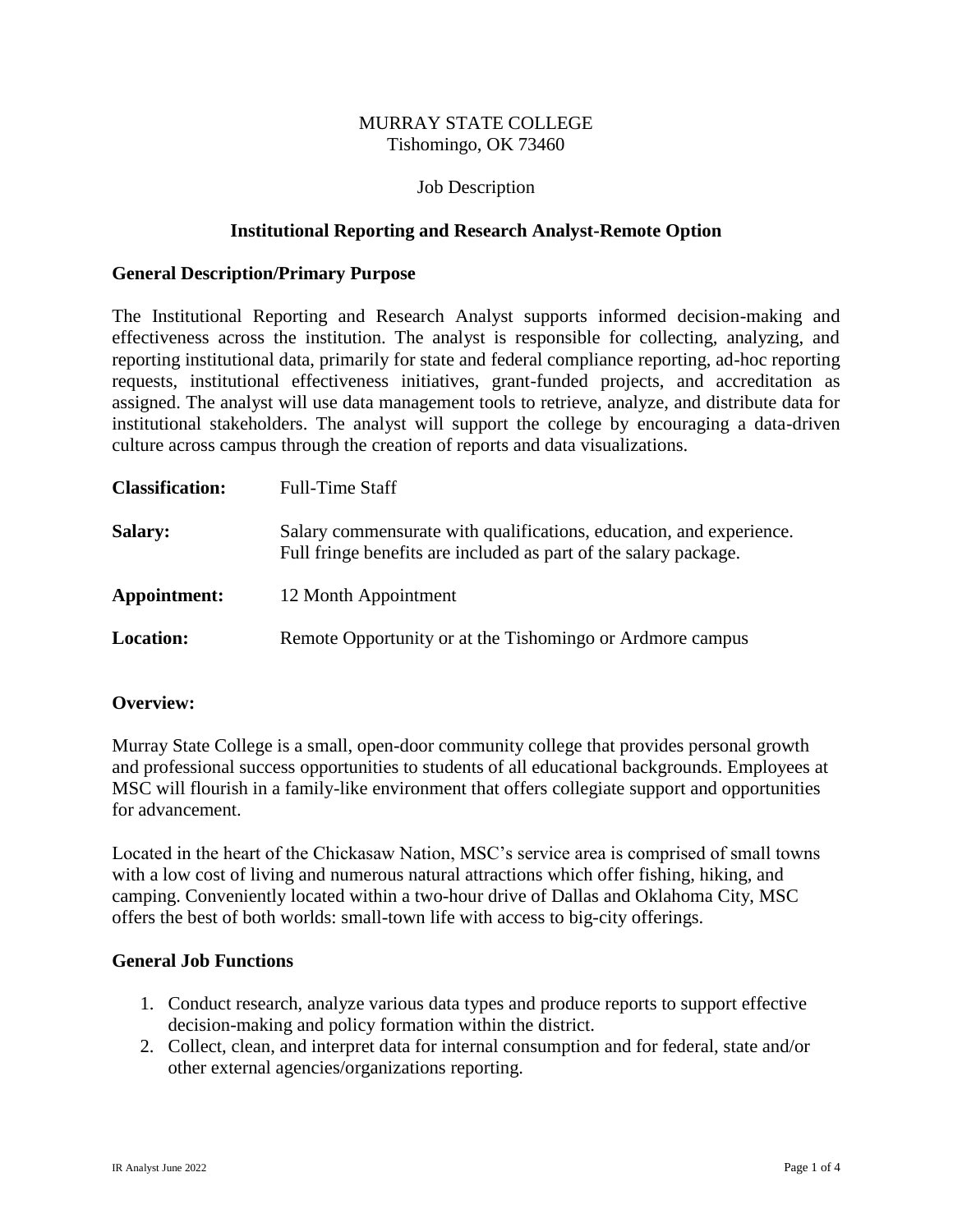- 3. Extract, process, and submit data from/to various systems, including, but not limited to, the OSRHE UDS, Integrated Postsecondary Education Data System (IPEDS), and Higher Learning Commission.
- 4. Collaborate with department heads to generate and validate state reports, federal reports, and other designated external reports as needed.
- 5. Collect and analyze data using software tools/packages as needed.
- 6. Produce and maintain documentation of data and finished products.
- 7. Stay abreast of changes in laws, rules, policies, and procedures.
- 8. Maintain knowledge of current trends, events, and emerging issues.
- 9. Identify information, and programs, to improve the effectiveness of the institutional research office.
- 10. Exercise considerable judgment and discretion in handling sensitive or confidential information
- 11. Develop standardized practices for collecting, analyzing, and interpreting data to ensure data accuracy and integrity in all created and disseminated reports.
- 12. Maintain the data standards handbook.
- 13. Knowledge of survey and research methods principles and best practices
- 14. Translate and explain complex concepts to a variety of audiences
- 15. Think analytically and develop solutions to problems that may be ambiguous
- 16. Project management, organization, and multi-tasking skills
- 17. Understanding and familiarity with relational databases
- 18. Knowledge of or willingness to learn best practices in data visualization and data communication
- 19. Proficiency in Microsoft Excel, Microsoft Word, and other typical business applications
- 20. Support the mission of the college; i.e., provides opportunities for student learning, personal growth, professional success, and community enhancement.
- 21. Maintain a positive attitude of service toward students, co-workers, and others.
- 22. Develop and use assessment practices and contribute to campus-wide assessment projects.
- 23. Participate in Professional Development.
- 24. Perform other duties as may be assigned/required by supervisors.
- 25. Participate professional in state and regional organizations
- 26. To meet objectives of virtual work-related situations and/or extended periods when working from home, all faculty and staff must have access to 24/7 reliable off-campus Internet.
- 27. Upon employment the successful candidate must complete mandatory NIMS (National Incident Management System) training modules IS-100.HE; IS-700.a; through the Department of Homeland Security as directed by MSC administrative staff and campus police.

## **Required Education, Knowledge, Skills, and Abilities:**

Individuals must possess the knowledge, skills, and abilities listed below or be able to explain and demonstrate that the individual can perform the essential functions of the job, with or without reasonable accommodation, by using some other combination of skills and abilities.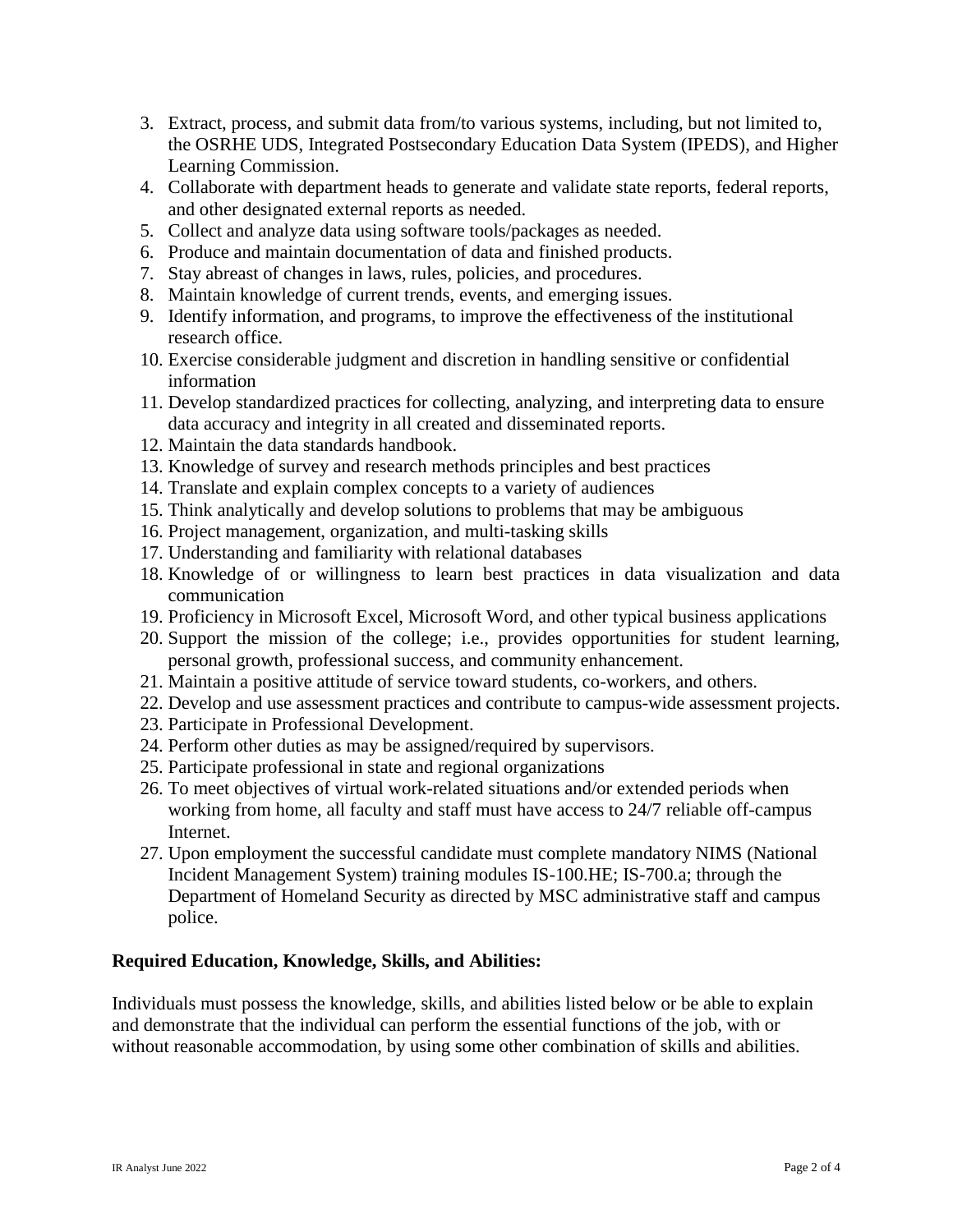Bachelor's degree or equivalent experience. Basic knowledge of statistics and the ability to understand and analyze quantitative information.

- 1. Programming experience using MS SQL and extracting data from large databases.
- 2. Knowledge of Microsoft Office Suite with an emphasis in Excel
- 3. Knowledge of federal and/or state reports and reporting procedures
- 4. Knowledge of applied research methodology, including statistical procedures and measurement techniques
- 5. Experience with a cloud-based Enterprise Resource Planning (ERP) system preferred
- 6. Ability to extremely detailed oriented work under minimal supervision to set priorities and meet deadlines
- 7. Ability to learn new software applications and coding languages, and comfort with applying new methodologies
- 8. Ability to work both independently and in small team settings
- 9. Ability to work cooperatively with other employees
- 10. Strong written, oral and interpersonal skills
- 11. Organizational and time management skills
- 12. Ability to create effective data visualizations

### **Hours:**

Generally, weekday hours (Monday through Friday) will be 8:00 a.m. to 5:00 p.m. CST; however, occasional early morning, evening, and weekend hours may be necessary. Other professional activities can be scheduled in accordance with college policy and in cooperation with Vice President. Some travel for professional development will be required.

### **Remote Work Requirements:**

Employees hired in a remote position must maintain personal high-speed internet and telephone connectivity, a professional "home office" environment for regular work, and department phone or video meetings. In addition, employees must have the ability to work without significant interruption and to have the ability to have confidential communications.

### **Qualification Standards:**

- 1. **Preferred Education and Experience:** A Bachelor's degree in Computer Science, social or behavioral science, business, statistics, or related field
	- a. Experience with Ellucian Colleague
	- b. Experience with Evisions Argos, Synoptics, and Power-BI
- 2. **Professionalism:** Employees of Murray State College are expected to demonstrate dedication to MSC and show professional competence, integrity, and enthusiasm in performing all responsibilities.
- 3. **Image:** Murray State College employees are expected to maintain a neat, well-groomed, and professional image at all times.